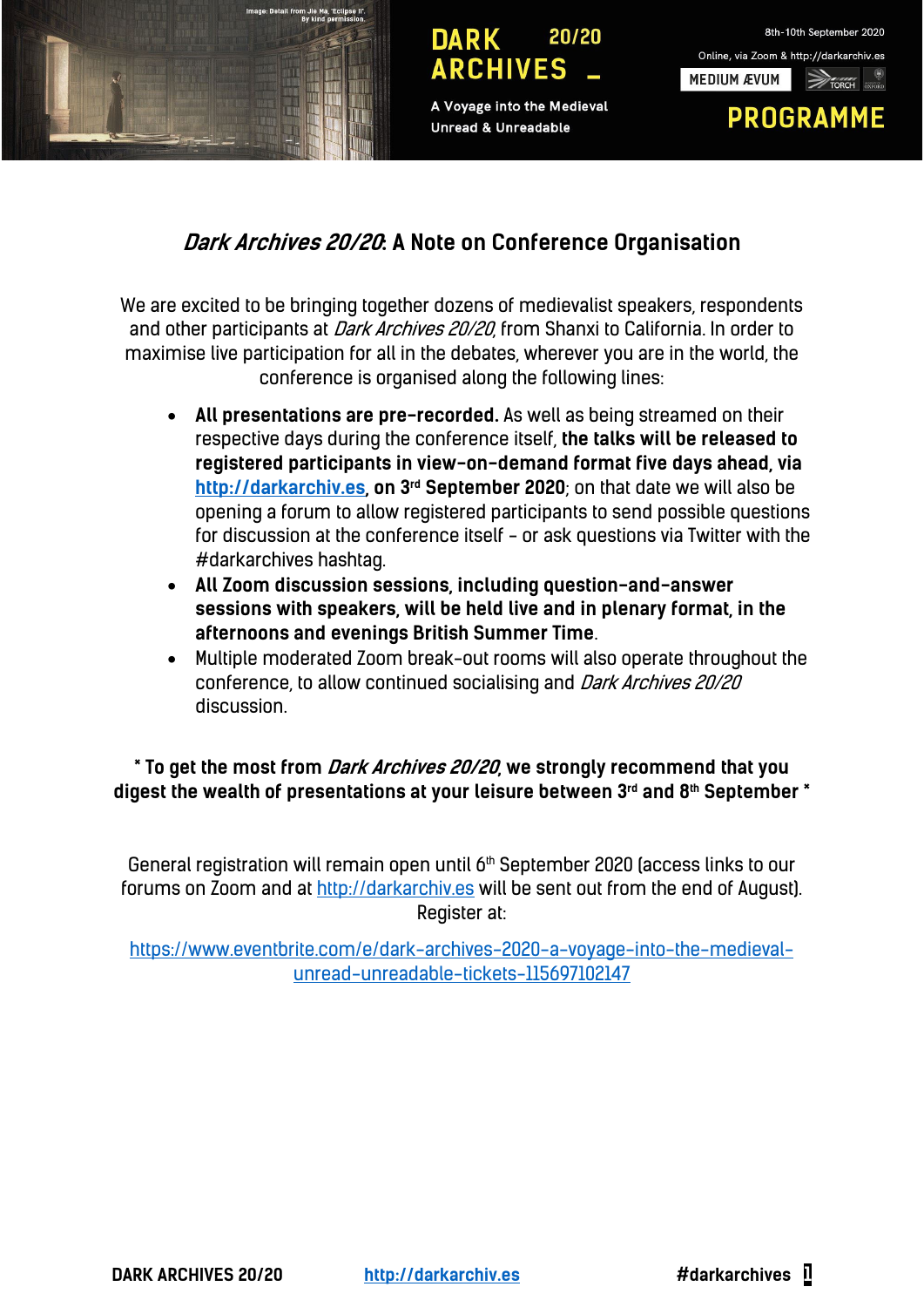

A Voyage into the Medieval **Unread & Unreadable** 

## 8th-10th September 2020 Online, via Zoom & http://darkarchiv.es **MEDIUM ÆVUM PROGRAMME**

## **Part One: Macrocosms (Tuesday 8th September)**

Just how big is the world of medieval writing (extant, whether read or unread, and destroyed), how is it connected and what is it made of? How and why should we map it? How has our current 'active archive' come to include the materials that it does, and not others?

### **Talks (released as view-on-demand from 3rd September)**

#### **(Keynote: also streamed on 8th September, 1.15pm BST)**

Showing the Medieval and Early Modern World as it Actually Was: the expansion of the work of HMML (the Hill Museum & Library) beyond monastic libraries in Europe to global preservation of handwritten heritage

Columba Stewart (Hill Museum and Manuscript Library) @columbastewart

#### Loss and Dispersal (also streamed on 8<sup>th</sup> September, 10.30am-12.45pm BST)

| The Lost Patriarchs Project: discovering Greek patristics in<br>the medieval Latin tradition                            | Scott Bruce (Fordham University)<br>@xuthalofthedusk                                                                                        |
|-------------------------------------------------------------------------------------------------------------------------|---------------------------------------------------------------------------------------------------------------------------------------------|
| Fragments and Reconstructions: the written traces of<br>polyphonic liturgical music in medieval Worcester and<br>beyond | <b>Karen Desmond</b> (Brandeis University)<br>@demontibus                                                                                   |
| The Elusive Archives of Livonia                                                                                         | Anastasija Ropa, Edgar Rops (LASE<br>Latvia)                                                                                                |
| Using Manuscript Fragments to Map Lived Religion: the<br>case of the cults of saints in medieval Sweden                 | Sarah Elis-Nilsson (Linnaeus<br>University and Lund University)<br>@ellisnilsson                                                            |
| Estimating the Loss of Medieval Literature with an Unseen<br><b>Species Model from Ecodiversity</b>                     | Mike Kestemont (Antwerp<br>University) @Mike_Kestemont and<br>Folgert Karsdorp (KNAW: Royal<br>Netherlands Academy of Arts and<br>Sciences) |
| Veiled Manuscripts: European female mystics' writing in<br>medieval Castile's monastic libraries                        | Pablo Acosta-García (Heinrich Heine<br>University)                                                                                          |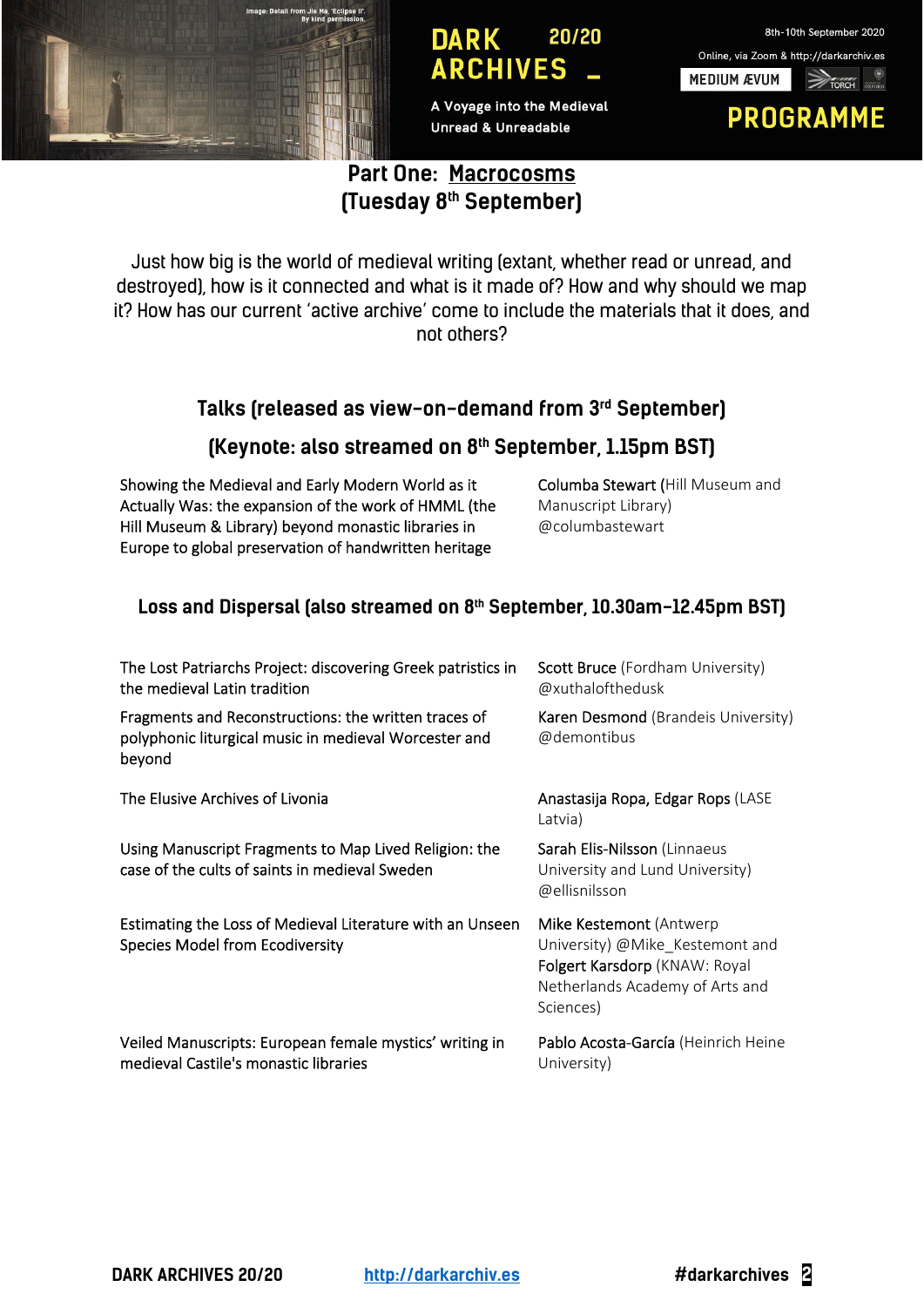

A Voyage into the Medieval **Unread & Unreadable** 



# **Part One: Macrocosms (contd) (Tuesday 8th September)**

**Inaccessibility and Bias (also streamed on 8th September, 10.30am-12.45pm BST)** 

| The Dark Archive and the Silent Book: histories of access                         | <b>Stacie Vos</b> (University of San Diego)<br>@stacyos                 |
|-----------------------------------------------------------------------------------|-------------------------------------------------------------------------|
| Inaccessible and Inconvenient Archives at the Turn of the<br>Century              | Genevieve McNutt (Edinburgh<br>University)                              |
| Medieval Graffiti                                                                 | <b>Matthew Champion (Norfolk Graffiti</b><br>Survey)<br>@mjc associates |
| Book Ciphers and the Medieval Unreadable                                          | <b>Anna Dorofeeva</b> (Durham University)<br>@LitteraCarolina           |
| Digitalization and Practicalities of European Medieval<br><b>Studies in China</b> | <b>Yating Zhang</b> (Shanxi Normal<br>University)                       |

# **Plenary and Live Sessions (8th September, 1.15pm-8.00pm BST)**

| 1.15 <sub>pm</sub> | Keynote Address (stream from 1.15pm; live<br>q&a session from c. 2pm) | Columba Stewart (Hill Museum<br>and Manuscript Library)                                                                                                                 |
|--------------------|-----------------------------------------------------------------------|-------------------------------------------------------------------------------------------------------------------------------------------------------------------------|
| 2.45pm             | Break                                                                 |                                                                                                                                                                         |
| 3.15pm             | Debate: Mapping the Medieval<br>Graphosphere: a new science?          | Chair: Elizabeth Solopova<br>(University of Oxford). Participants:<br>Columba Stewart, 'Loss and<br>Dispersal' speakers, Krista<br>Murchison, and others.               |
| 4.45pm             | <b>Break</b>                                                          |                                                                                                                                                                         |
| 5.15pm             | Debate: Inaccessibility and Bias                                      | Chair: Michael G. Sargent (City<br>University of New York).<br>Participants: Columba Stewart,<br>Miri Rubin (QMUL), 'Inaccessibility<br>and Bias' speakers, and others. |
| 6.45pm             | <b>Break</b>                                                          |                                                                                                                                                                         |
| 7.00pm             | #PolonskyGerman #BloggingMSS<br>Presentations                         | Organisers: Andrew Dunning @<br>anjdunning, Henrike Lähnemann<br>@HLaehnemann, Matthew<br>Holford @MatthewHolford, Tuija<br>Ainonen @AinonenT (Oxford)                  |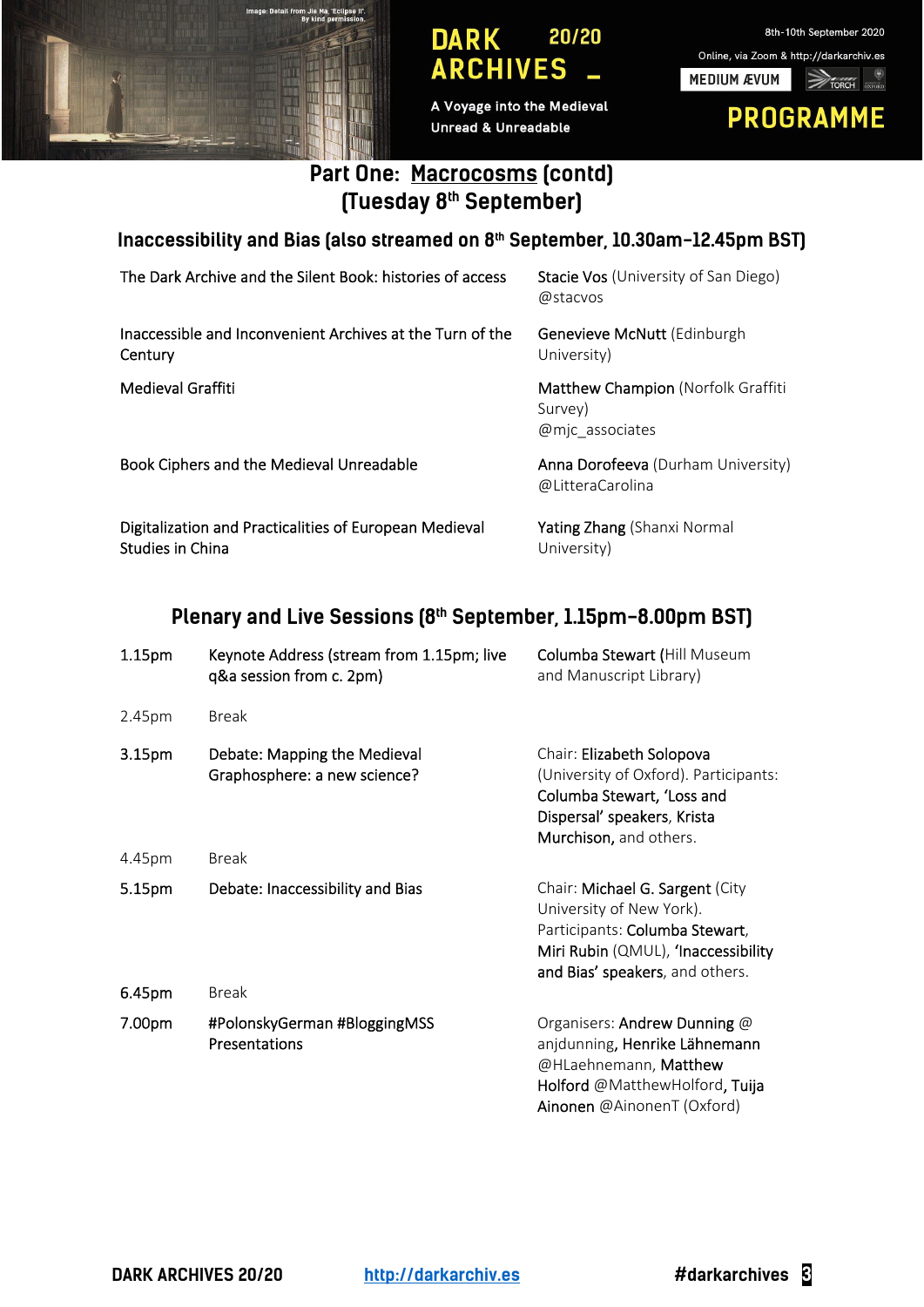

A Voyage into the Medieval **Unread & Unreadable** 



### **Part Two: Microcosms (Wednesday 9th September)**

How far is it the case that the facets of the medieval written artefact can, cannot or can only be captured digitally?

#### **Talks (released as view-on-demand from 3rd September; also streamed on 9th September, 8.30am-1.30pm BST)**

| Keynote Address: The Opportunities (and<br>Limits) of Lockdown Digital Fragmentology         | Lisa Fagin Davis (Medieval Academy of America)<br>@lisafdavis                                                                                                           |
|----------------------------------------------------------------------------------------------|-------------------------------------------------------------------------------------------------------------------------------------------------------------------------|
| The Book, The Whole Book, and Nothing But the Digital<br>Surrogate                           | Stewart Brookes (University of Oxford)<br>@stewart_brookes                                                                                                              |
| Let there be Light: The holy digitised artefact                                              | Keri Thomas @keri_thomas                                                                                                                                                |
| Found Within: discovery and complex objects                                                  | Benjamin L. Albritton (Stanford University)<br>@bla222                                                                                                                  |
| Reading the Invisible: can biocodicology help interpret the<br>history of a manuscript?      | Sarah Fiddyment (Cambridge University)<br>@DrSFiddyment                                                                                                                 |
| How to Read the Unreadable? Non-Invasive digitization of<br>cultural heritage                | Vincent Christlein and Daniel Stromer<br>(Friedrich-Alexander University)<br>@v_christlein, @daniel_stromer                                                             |
| Reading the Unread: parchment damage in a fifteenth<br>century Netherlandish prayer book     | Sophie Clayton (University of Leeds)<br>@sophieclayton97                                                                                                                |
| Rethinking the abbreviation: questions and challenges of<br>machine reading medieval scripta | Estelle Guéville (Louvre Abu Dhabi) &<br>David Joseph Wrisley (NYU Abu Dhabi)<br>@DJWrisley                                                                             |
| How Much of a Manuscript is a Digitized Manuscript?                                          | Cornelis van Lit (Utrecht University)<br>@LWCvL                                                                                                                         |
| Beyond the Veil: manuscript curtains and the reading<br>experience, medieval and modern      | Henry Ravenhall (KCL) @HenryRavenhall                                                                                                                                   |
| Blast from the Past and Back to the Future: manuscripts and<br>digitisation                  | Luise Morawetz (SAW Leipzig)<br>@LuiseMorawetz, Natascha Domeisen<br>@NDomeisen (Oxford), Carolin Gluchowski<br>(Fribourg), Lena Vosding (Heinrich Heine<br>University) |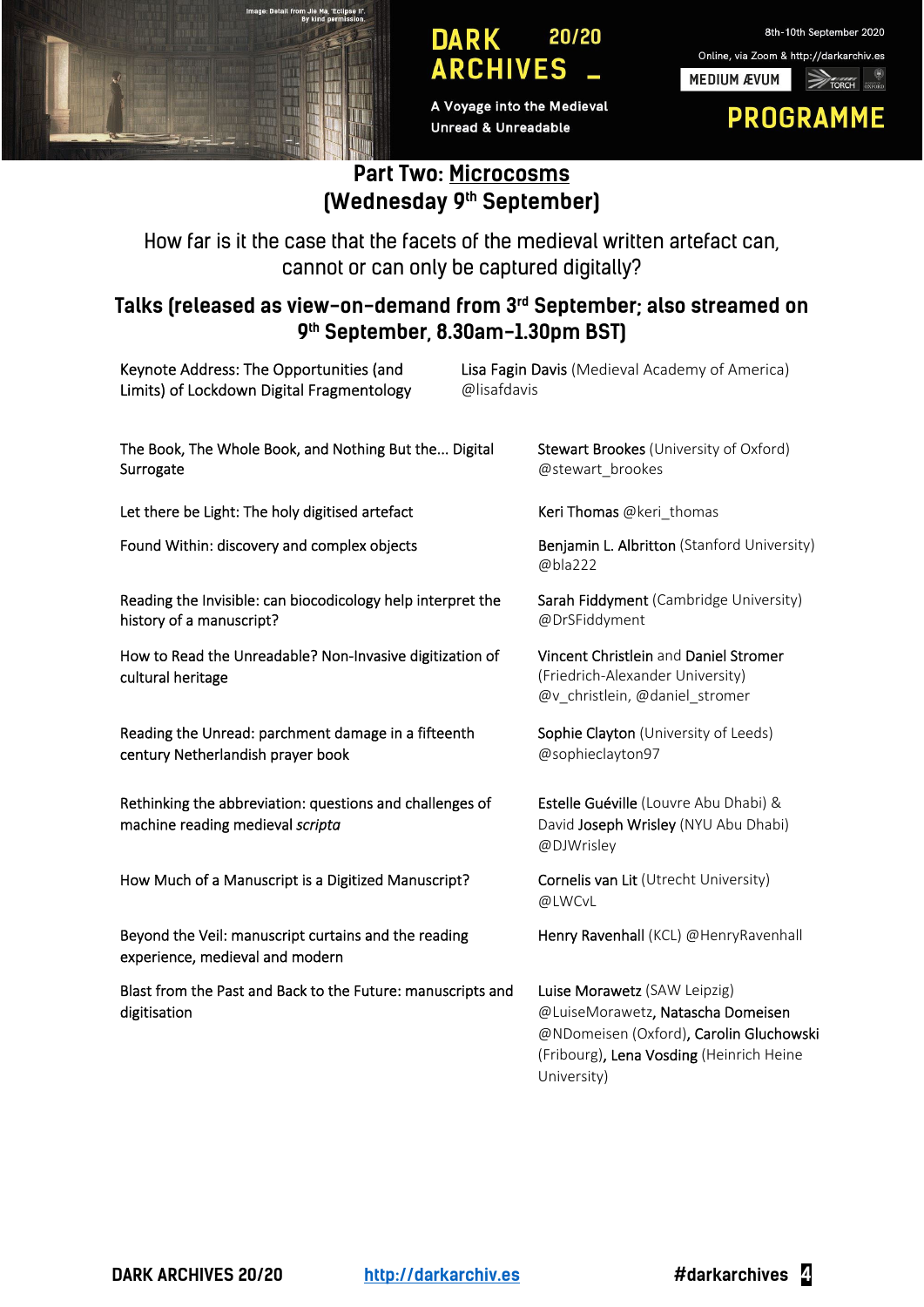

A Voyage into the Medieval **Unread & Unreadable** 



## **Part Two: Microcosms (contd) (Wednesday 9th September)**

# Plenary and Live Sessions I (9<sup>th</sup> September, 1.15pm-5.30pm BST)

| 1.30 <sub>pm</sub> | Keynote Address (stream from 1.30pm; live<br>q&a session from c. 2.15pm) | Lisa Fagin Davis (Medieval<br>Academy of America) @lisafdavis                   |
|--------------------|--------------------------------------------------------------------------|---------------------------------------------------------------------------------|
| 3.00 <sub>pm</sub> | Break                                                                    |                                                                                 |
| 3.30 <sub>pm</sub> | Debate: The Whole Book?                                                  | Chair: Lisa Fagin Davis.<br>Participants: 'Microcosms'<br>speakers, and others. |
| 5.30pm             | <b>Break</b>                                                             |                                                                                 |

# **Part Three (a): Massive, Open, Online … the Future Archive? (Wednesday 9th September)**

What challenges and opportunities would the answers to Parts One and Two open for the future of the Archive and of scholarship?

### **Talks (released as view-on-demand from 3rd September; streamed on 9th September, 9.30am-1pm BST)**

| The Curator in the Machine: balancing accessibility and<br>experience in digitizing the Islamic manuscript collection<br>of the National Library of Israel | Samuel Thrope (National Library of I<br>@SamuelThrope                                                                                             |
|------------------------------------------------------------------------------------------------------------------------------------------------------------|---------------------------------------------------------------------------------------------------------------------------------------------------|
| (Re)collecting the Archive: recovering medieval<br>manuscripts destroyed During WWII                                                                       | Krista Murchison (University of<br>Leiden) @drkmurch                                                                                              |
| There and Back Again with 2022: bringing Dublin's lost<br>records back from Westminster                                                                    | Elizabeth Biggs (University of<br>Durham), Paul Dryburgh (The<br>National Archives), Lynn Killgallon<br>(TCD) @pablodiablo74,<br>@ElizabethCBiggs |
| Shedding Light on Middle High German Hymn Translations                                                                                                     | Franziska Lallinger & Pavlina<br>Kulagina (Humboldt University)                                                                                   |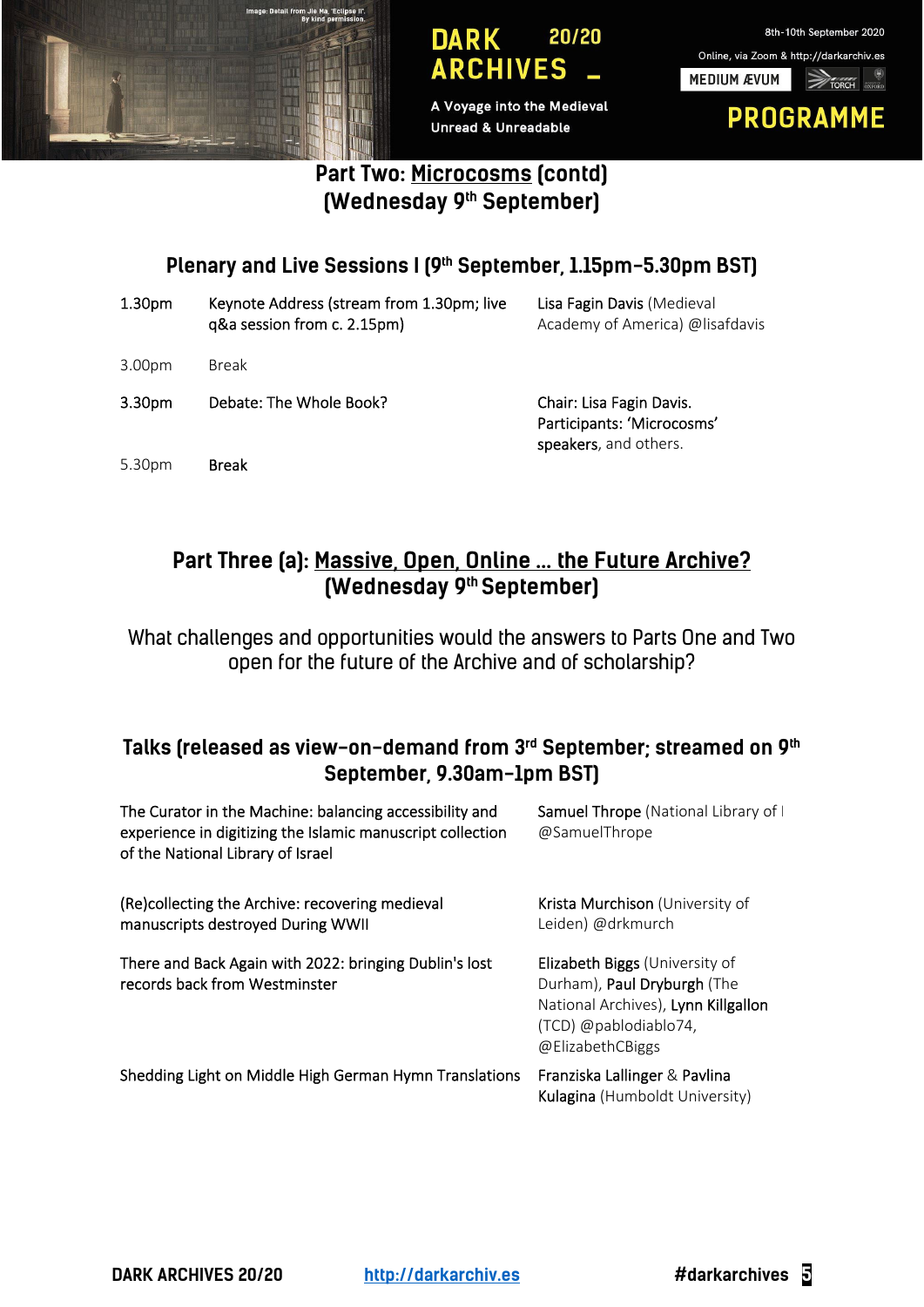

A Voyage into the Medieval **Unread & Unreadable** 



# **Part Three (a): Massive, Open, Online … the Future Archive? (Contd) (Wednesday 9th September)**

### **Talks (released as view-on-demand from 3rd September; streamed on 9th September, 9.30am-1pm BST)**

| Preserving the Materiality of the Digital: data<br>management and sustainability in the context of a digital<br>edition of L'histoire ancienne jusqu'à César | Natasha Romanova (KCL)             |
|--------------------------------------------------------------------------------------------------------------------------------------------------------------|------------------------------------|
| 'Back up soon': toward an infrastructural understanding of                                                                                                   | <b>Thomas White (University of</b> |
| digital archives and digital failure                                                                                                                         | Oxford) @ TomWhite                 |
| Medieval Spanish Manuscripts, Modern Digital                                                                                                                 | Roger L. Martínez-Dávila, with     |
| Repositories: the future of scholarly-curated thematic                                                                                                       | Mary Rupp (University of           |
| collections supported via public engagement                                                                                                                  | Colorado) @rogerlmartinez          |
| Manuscript Catalogues: unread and unreadable                                                                                                                 | Michelle Warren (Dartmouth         |

#### Plenary and Live Sessions II (9<sup>th</sup> September, 6.00pm-10.15pm BST)

College) @MichelleRWarren

| 6.00pm | Debate: The Future Archive | Chair: Suzanne Paul (Cambridge<br>University) @suzpaul.<br>Participants: Elaine Treharne<br>(Stanford), Ben Albritton<br>(Stanford), Maja Kominko (Arcadia<br>Fund), 'Future Archive' speakers,<br>and others. |
|--------|----------------------------|----------------------------------------------------------------------------------------------------------------------------------------------------------------------------------------------------------------|
| 8.30pm | <b>Break</b>               |                                                                                                                                                                                                                |
| 9.15pm | Compline from the Crypt    | Organiser: Henrike Lähnemann.<br>Participants: Andrew Dunning.<br>Lachlan Hughes, Matthew Cheung<br>Salisbury, Jennifer Rushworth                                                                              |